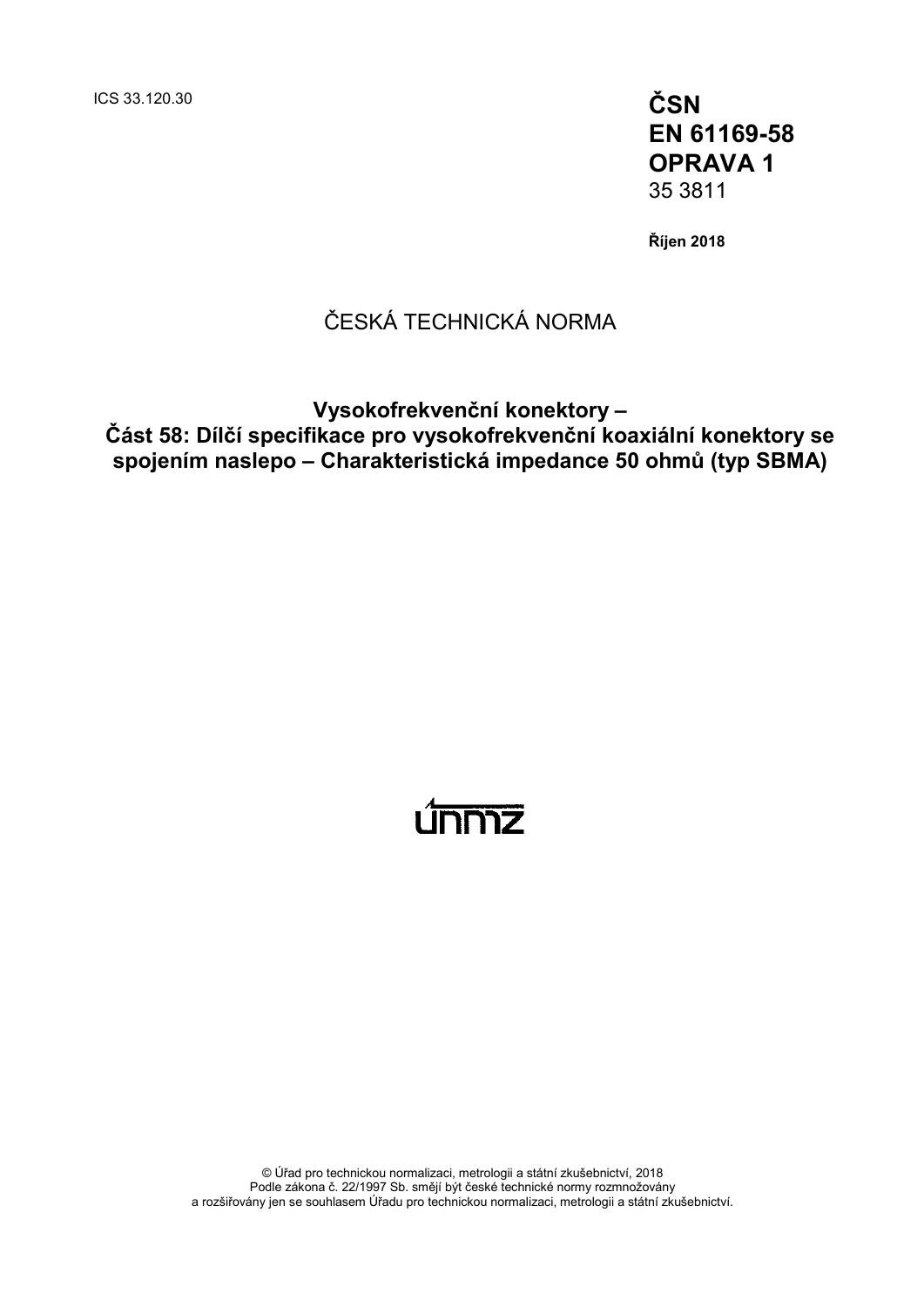ČSN EN 61169-58/Opr. 1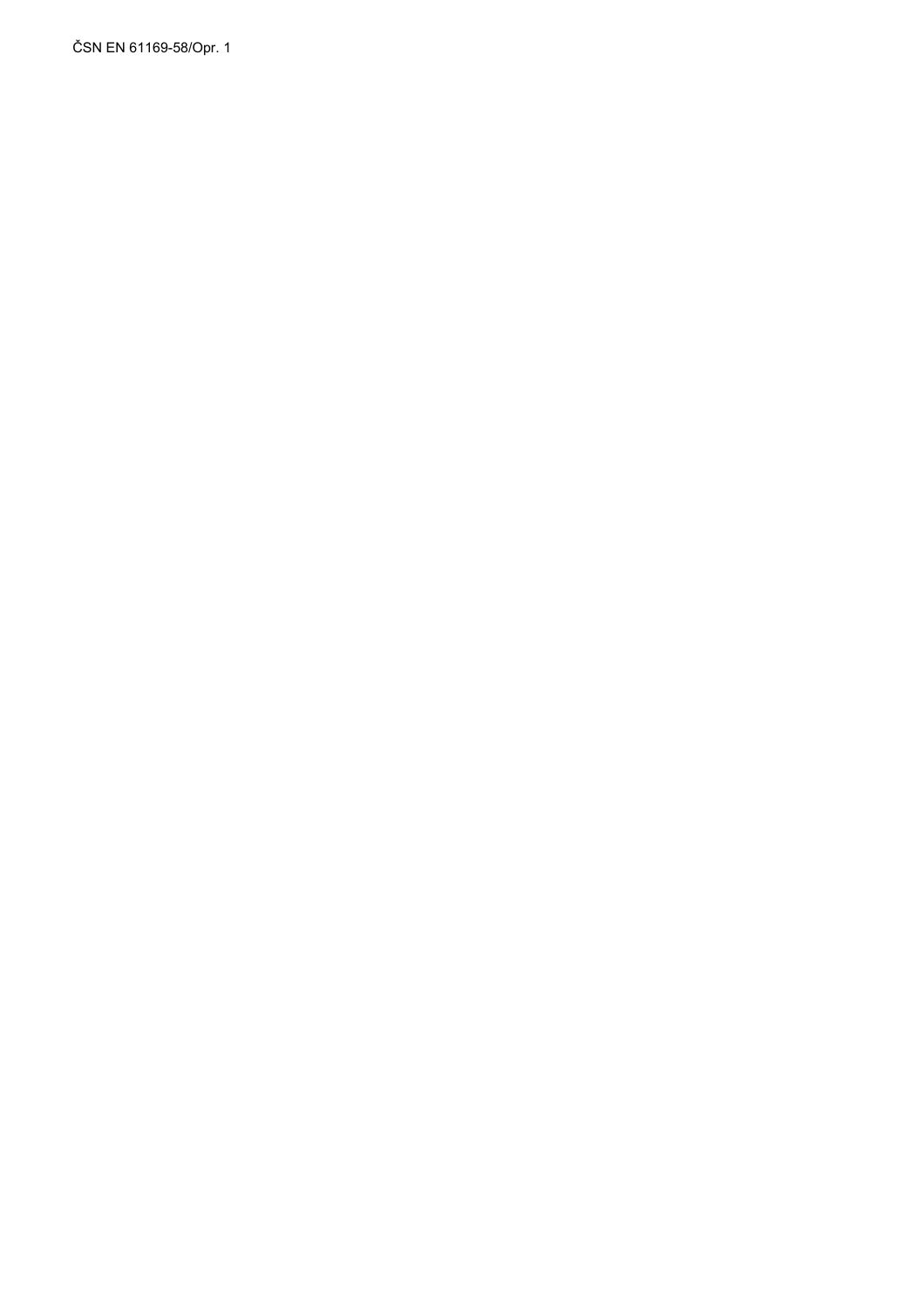ČSN EN 61169-58/Opr. 1

# EUROPEAN STANDARD NORME EUROPÉENNE EUROPÄISCHE NORM

## **EN 61169-58:2016/AC:2017- 09**

September 2017

ICS 33.120.30

English Version

### Radio-frequency connectors - Part 58: Sectional specification for RF coaxial connectors with blind-mate coupling - Characteristic impedance 50 O (type SBMA) (IEC 61169-58:2016/COR1:2017)

Connecteurs pour fréquences radioélectriques - Partie 58: Spécification intermédiaire relative aux connecteurs coaxiaux pour fréquences radioélectriques à accouplement en aveugle - Impédance caractéristique 50 O (type SBMA) (IEC 61169-58:2016/COR1:2017)

 Hochfrequenz-Steckverbinder - Teil 58: Rahmenspezifikation für koaxiale HF-Steckverbinder mit Blindsteckverbindung - Wellenwiderstand 50 O (Typ SBMA) (IEC 61169-58:2016/COR1:2017)

This corrigendum becomes effective on 15 September 2017 for incorporation in the English language version of the EN.



European Committee for Electrotechnical Standardization Comité Européen de Normalisation Electrotechnique Europäisches Komitee für Elektrotechnische Normung

**CEN-CENELEC Management Centre: Avenue Marnix 17, B-1000 Brussels** 

© 2017 CENELEC All rights of exploitation in any form and by any means reserved worldwide for CENELEC Members.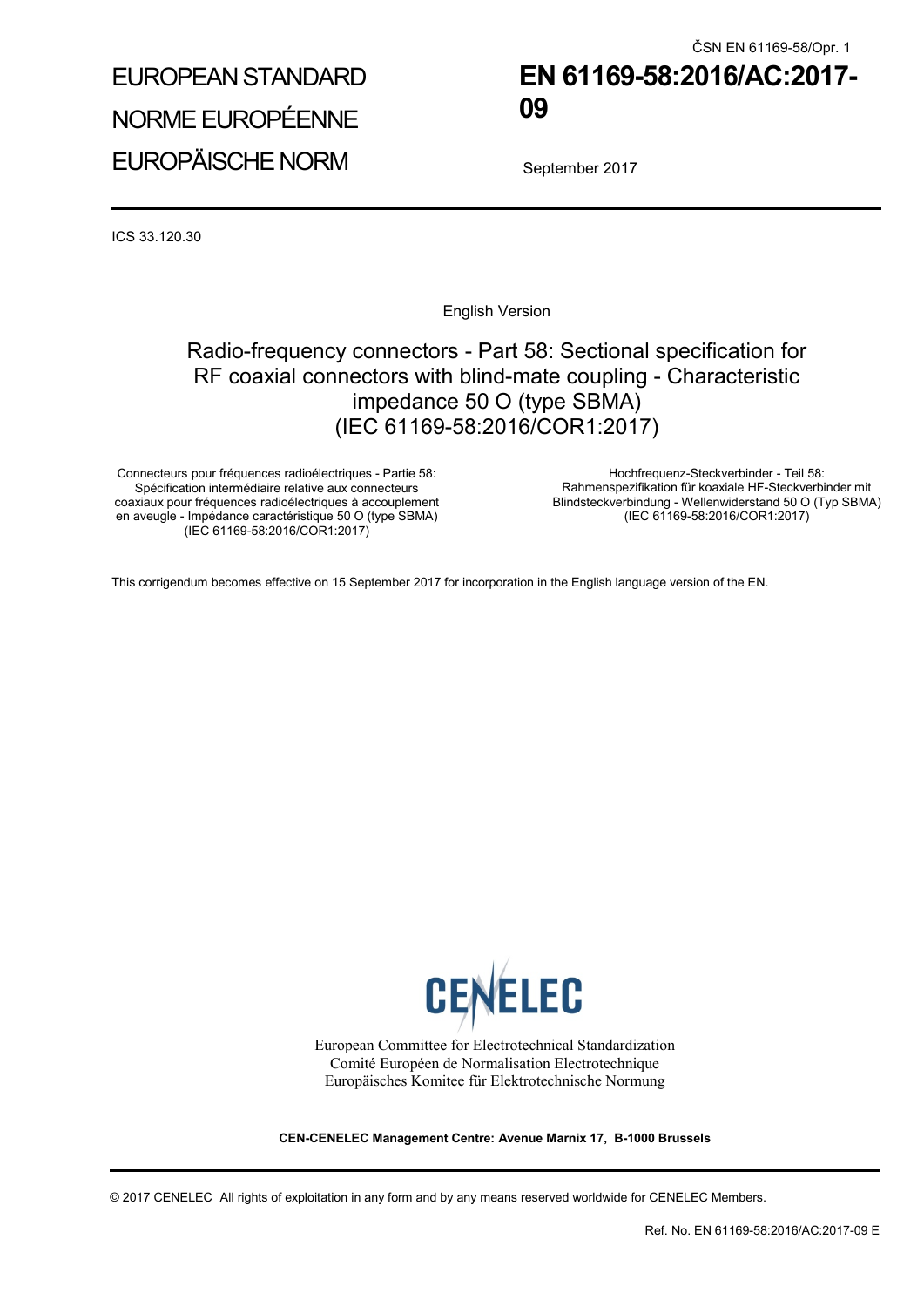EN 61169-58:2016/AC:2017-09

ČSN EN 61169-58/Opr. 1

#### **Endorsement notice**

The text of the corrigendum IEC 61169-58:2016/COR1:2017 was approved by CENELEC as EN 61169-58:2016/AC:2017-09 without any modification.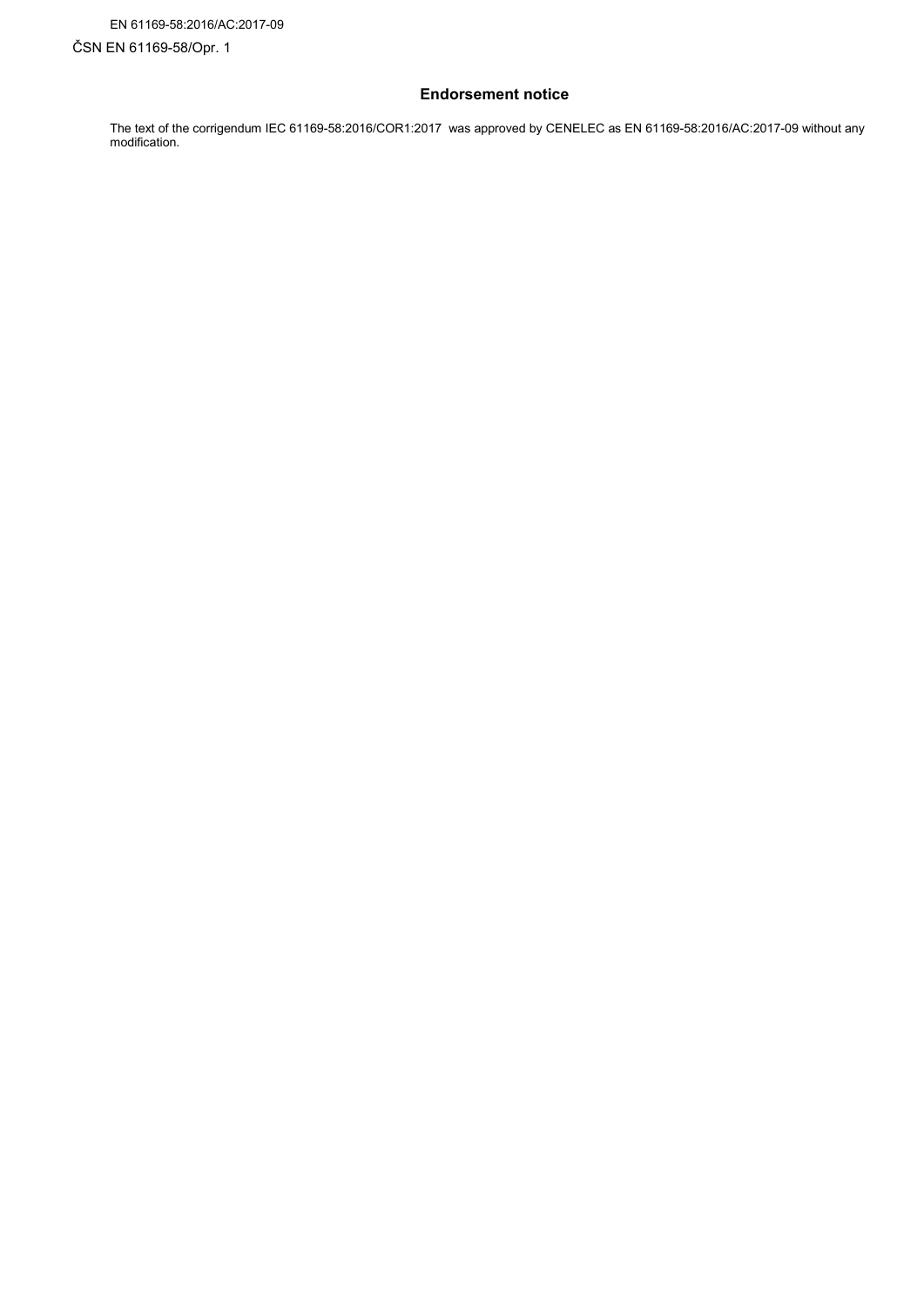### INTERNATIONAL ELECTROTECHNICAL COMMISSION COMMISSION ÉLECTROTECHNIQUE INTERNATIONALE

\_\_\_\_\_\_\_\_\_\_\_\_

**IEC 61169-58 Edition 1.0 2016-08**

**RADIO-FREQUENCY CONNECTORS –** 

**Part 58: Sectional specification for RF coaxial connectors with blind-mate coupling – Characteristic impedance 50 Ω (type SBMA)**

**IEC 61169-58 Édition 1.0 2016-08**

**CONNECTEURS POUR FREQUENCES RADIOELECTRIQUES –** 

**Partie 58: Spécification intermédiaire relative aux connecteurs coaxiaux pour fréquences radioélectriques à accouplement en aveugle – Impédance caractéristique 50 Ω (type SBMA)**

#### **CORRIGENDUM 1**

Corrections to the French version appear after the English text.

Les corrections à la version française sont données après le texte anglais.

#### **Table 7 – Rating and characteristics**

Instead of :

| Ratings and characteristics | IEC 61169-1:2013<br>subclause<br><b>Test method</b> | Value                                         | Remarks, deviation from<br>standard test method |
|-----------------------------|-----------------------------------------------------|-----------------------------------------------|-------------------------------------------------|
| .                           |                                                     |                                               |                                                 |
| Insulation resistance       | 9.2.5                                               |                                               |                                                 |
| initial                     |                                                     | $> 1000$ m $\Omega$                           |                                                 |
| .                           |                                                     |                                               |                                                 |
| Vibration                   | 9.3.3                                               | 1 000 m/s <sup>2</sup><br>(10 Hz to 2 000 Hz) | 10 g acceleration                               |
| .                           |                                                     |                                               |                                                 |

Read:

| Ratings and characteristics | IEC 61169-1:2013<br>subclause<br><b>Test method</b> | Value                                       | Remarks, deviation from<br>standard test method |
|-----------------------------|-----------------------------------------------------|---------------------------------------------|-------------------------------------------------|
| .                           |                                                     |                                             |                                                 |
| Insulation resistance       | 9.2.5                                               |                                             |                                                 |
| initial                     |                                                     | $> 5000 M\Omega$                            |                                                 |
| .                           |                                                     |                                             |                                                 |
| Vibration                   | 9.3.3                                               | 100 m/s <sup>2</sup><br>(10 Hz to 2 000 Hz) | 10 g acceleration                               |
|                             |                                                     |                                             |                                                 |